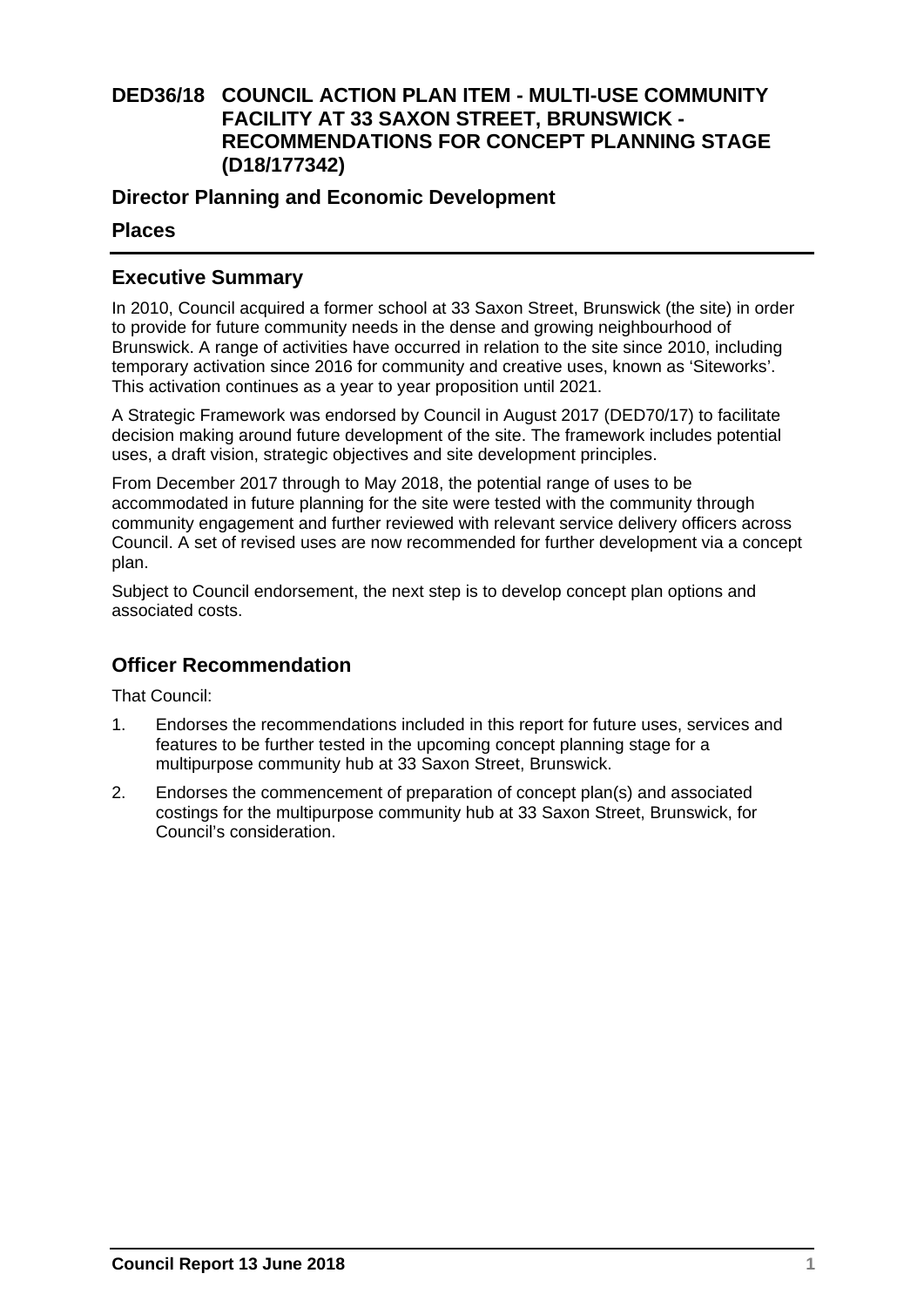## **1. Policy Context**

This item is directly referenced in the 4-year implementation program of the Council Plan 2017-2021 ref. R3b): Saxon Street Hub: implement strategic plan to guide future use and development of the Hub. The key target is for Council to endorse a Concept Plan by December 2018.

Planning for the site with an integrated 'place-based' approach also addresses the following other Council Plan actions:

- Development of expanded and enhanced public open space, including a playground, in an area of high need (ref. P4a & C4b).
- Improved community engagement (ref. R2a).
- Secure a new site for ongoing service delivery from the Brunswick Neighbourhood House (ref. R3e).
- Enhance the capacity of Moreland's creative sector to maintain and grow their practice (ref. P8a(i)).

## **2. Background**

### **Strategic Framework**

At its meeting on August 2017, Council endorsed the Strategic Framework (DED70/17) to facilitate decision-making about the future of the site. The Strategic Framework identified potential future uses for the site, development principles, strategic objectives and a draft vision.

The potential uses as identified in the Strategic Framework are listed below. These uses were identified based on an assessment of current and future community infrastructure needs (to 2036) across wider Brunswick (Brunswick, Brunswick East and Brunswick West), undertaken by consultants Sociologic. They were also informed by an understanding of what uses have proved successful in the current short term activation of the site as 'Siteworks' since 2016. The potential future uses included:

- Public open space including:
	- Passive space
	- Children's play
	- Outdoor fitness (no permanent equipment)
	- Outdoor events and exhibitions
	- Public toilet
- Multipurpose community rooms for:
	- General community groups and events
	- Seniors groups
	- Social support groups
	- Playgroups
	- Community learning and engagement
	- Indoor performance and rehearsals
	- Youth groups and programs
	- Indoor fitness (no permanent equipment)
- Creative industries, including:
	- Artists in residence
	- Writers studio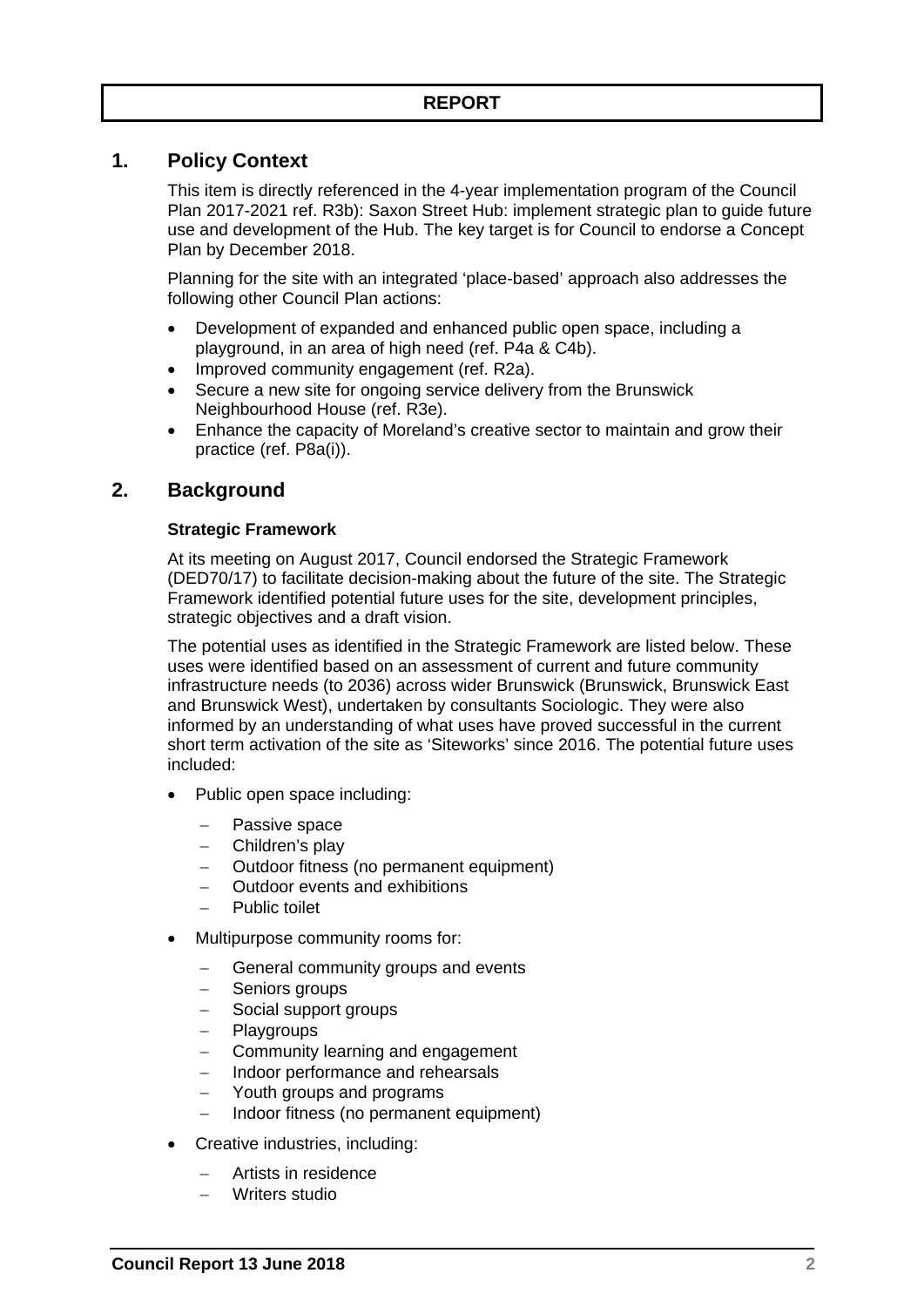- Film studio
- Rehearsal space
- Professional artist studios
- Consulting rooms for:
	- Maternal and child health
	- Youth support
- Staff administration rooms
- Occasional Care.

The potential uses and draft vision identified in the Strategic Framework were the subject of community engagement in early 2018.

### **3. Issues**

This section outlines the community engagement, use assessments and recommendations for the concept planning stage.

#### **Phase 1 Community Consultation**

The development of a concept plan for the site is informed by a staged consultation as follows:

- Phase1: Potential Uses and Draft Vision
- Phase 2: Concept Plan Options
- Phase 3: Preferred Concept Plan

Phase 1 included a wide variety of community engagement activities that occurred from December 2017 until March 2018. The full Consultation Report can be viewed at **Attachment 1**.

186 online survey responses were received, which included 86 responses from supporters of the Brunswick Neighbourhood House (BNH). Many ideas and suggestions were also recorded during face-to-face consultation activities.

Overall, the community was very supportive of a flexible multipurpose community facility being planned for the site, with particular support for improving the open space, provision of multipurpose community rooms and spaces for the creative sector.

94% of participants liked the draft vision which allows Council to move confidently forward in defining the long-term use of the site. The draft vision from the Strategic Framework states that:

*33 Saxon Street is both an oasis of calm from the busy-ness of Sydney Road and a hive of cultural and community activity. The site reflects Brunswick's values of diversity, harmony, progress and cultural productivity. The site has grown into a vibrant, open and welcoming place, serving the local community and attracting a diversity of tenants, activities and visitors. The site acts as an anchor creative space in Brunswick and a catalyst for other creative activity.* 

New ideas put forward by the community included:

- Opportunities for integration between the site and the Brunswick Baths;
- Interest in health and wellbeing classes to be delivered at the site;
- The importance of having a strong diversity and inclusion focus;
- Support for Indigenous cultural education and celebration;
- Support for the allocation of space for a community garden; and
- Suggestions for a café/food provider to be onsite.

Key points raised in the proforma responses supporting the BNH include: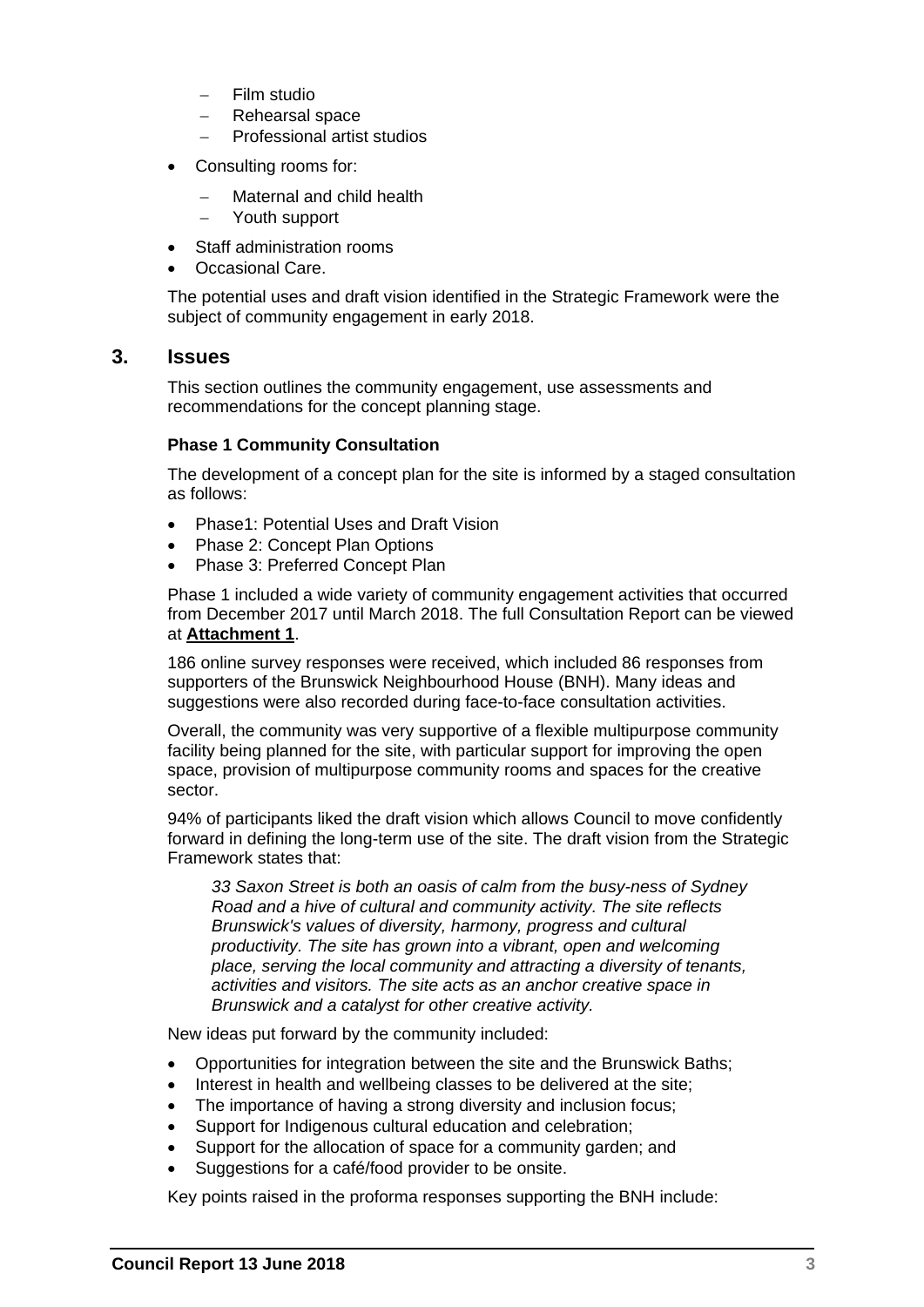- BNH fulfils all the requirements of the Strategic Framework and offers a range of programs consistent with uses being considered for the site;
- BNH is in need of a facility to accommodate its administration, occasional childcare and activities including educational, recreational, wellbeing and social programs, as well as mini festivals and public events;
- Based on their constant activities and programs, BNH could act as the foundation of a vibrant and inclusive hub;
- BNH provided feedback and suggestions for improving the draft vision including a preference for future tenants to complement each other.

### **Recommendations for Concept Planning Stage**

Following Phase 1 of community consultation, a review of the potential uses to be included in the Saxon Street multipurpose community facility was completed with relevant service managers across Council. The assessments revisited the Sociologic strategic needs assessment findings, carefully considered the community feedback received and utilised officer expertise to refine the uses to be considered in the concept plan options.

As a result of the review, it is recommended the below be included in the brief for development of concept plan options. Ultimately, testing through concept plan options will allow Council to better understand the quantum of space and uses which can fit together on the site and the associated costs.

| <b>Use/Service/Feature</b>                            | <b>Recommendations</b>                                                                                                                                             |
|-------------------------------------------------------|--------------------------------------------------------------------------------------------------------------------------------------------------------------------|
| Public open space                                     | Expanded the public open space to a minimum<br>size of 2,000 square metres from current size of<br>1,700 square metres.                                            |
|                                                       | Space be assigned for a community garden.<br>$\bullet$                                                                                                             |
|                                                       | Children's play areas to be incorporated into<br>$\bullet$<br>design.                                                                                              |
|                                                       | The public open space will not be a designated<br>'dogs off leash' park.                                                                                           |
|                                                       | Passive recreation is a focus (purpose) of the park.                                                                                                               |
|                                                       | Trees, canopy cover and grass is incorporated into<br>the design.                                                                                                  |
| Multipurpose community rooms                          | Include a minimum of two multipurpose community<br>rooms.                                                                                                          |
| Multipurpose consulting rooms                         | Include 3 consulting rooms primarily for provision of<br>maternal and child health services (MCH) which can<br>be uses for other purposes out of consulting hours. |
| Creative production spaces                            | Include a minimum of 400 square metres for the<br>purpose of creative production spaces.                                                                           |
|                                                       | This may incorporate small, medium and large sized<br>rooms that are flexible in use and may be shared as<br>community rooms.                                      |
| Creative: Exhibition Space -<br>Gallery               | Include an exhibition space.                                                                                                                                       |
|                                                       | Any future gallery on site is intended to be leased by a<br>private operator and should continue to have a social<br>inclusion focus.                              |
| <b>Tenant: Brunswick</b><br>Neighbourhood House (BNH) | Incorporate BNH space requirements to test the<br>viability for possible future tenancy.                                                                           |
|                                                       | This includes requirements of a multipurpose space for<br>occasional childcare noted below.                                                                        |
| Multipurpose space for                                | A space be incorporated into the concept designs<br>that could be adapted for Occasional Care as the                                                               |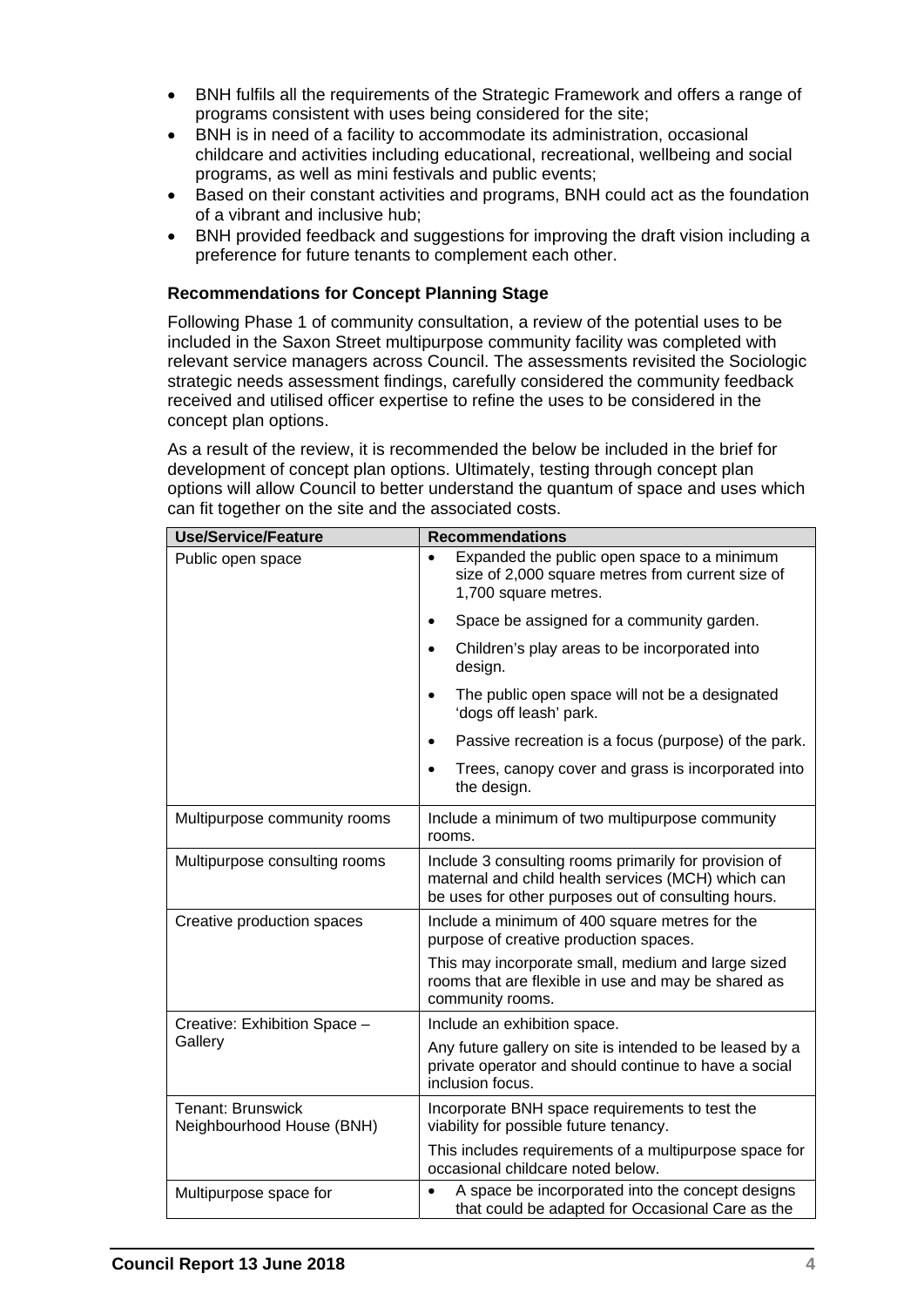| <b>Use/Service/Feature</b>                                                                          | <b>Recommendations</b>                                                                                                                                                                     |
|-----------------------------------------------------------------------------------------------------|--------------------------------------------------------------------------------------------------------------------------------------------------------------------------------------------|
| <b>Occasional Care</b>                                                                              | primary use.                                                                                                                                                                               |
|                                                                                                     | The space needs to flexible to be able to be used<br>$\bullet$<br>for other purposes outside its primary use.                                                                              |
|                                                                                                     | Storage is essential.<br>$\bullet$                                                                                                                                                         |
| Supporting infrastructure required<br>to support multipurpose facility<br>with a variety of tenants | Staff administration rooms for shared use by<br>$\bullet$<br>potential on-site manager and/or multiple tenants.                                                                            |
|                                                                                                     | Shared staffroom with kitchen facilities.<br>$\bullet$                                                                                                                                     |
|                                                                                                     | Public toilets accessible from both inside and<br>$\bullet$<br>outside (outside access can be locked).                                                                                     |
|                                                                                                     | Explore the possibilities of a commercial kitchen<br>$\bullet$<br>being incorporated onsite.                                                                                               |
| Integration with Brunswick Baths                                                                    | Explore options for the two sites to integrate.                                                                                                                                            |
| Café/Food Provider                                                                                  | Explore the opportunities for a café/food provider to be<br>incorporated into concept plans on a temporary or<br>permanent basis.                                                          |
| <b>Income Generating Tenants</b>                                                                    | In accordance with Strategic Objective 2 of the<br><b>Strategic Framework:</b>                                                                                                             |
|                                                                                                     | carefully manage the draw on Council's limited<br>$\bullet$<br>rates raised budget and develop a viable multi-use<br>facility at the Site.                                                 |
|                                                                                                     | Concept plan options should also explore provision of<br>space for income generation which would help offset<br>costs to Council. This may include office space for<br>commercial tenants. |

### **Human Rights Consideration**

The implications of this report have been assessed in accordance with the requirements of the Charter of Human Rights and Responsibilities.

## **4. Consultation**

The following consultation has been undertaken since the Strategic Framework was endorsed in August 2017:

- Phase 1 Community consultation regarding the draft vision and potential future uses occurred from December 2017 until March 2018. The full Consultation Report can be viewed at **Attachment 1;**
- The methodology and results of the engagement process and the uses in/out assessment methodology was discussed with the South Ward Councillors at the Brunswick Advisory Group (BAG) on 19 April 2018;
- Advice was sought from officers across Council involved in the uses in/out assessments during April and May 2018;
- The Project Board was consulted throughout the process and provided strategic guidance and decision-making on a monthly basis;
- The recommendations were presented to the Moreland Executive Group on 1 May 2018;
- The recommendations were presented to Councillors at a Councillor Briefing on 7 May 2018.

# **5. Officer Declaration of Conflict of Interest**

Council officers involved in the preparation of this report have no conflict of interest in this matter.